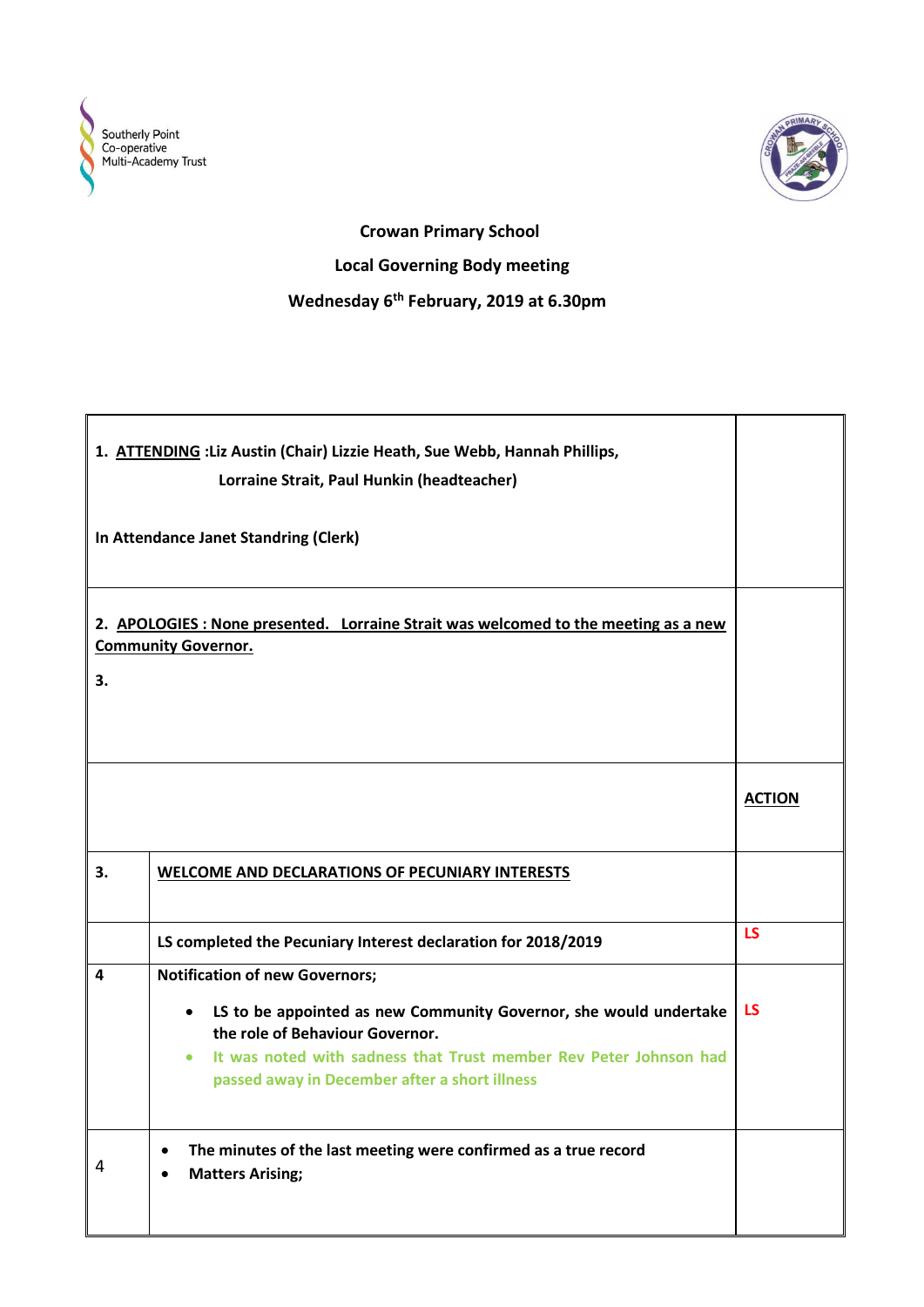|    | The first Forum meeting had been held and a further one would take place<br>$\bullet$<br>on 21 <sup>st</sup> March 2019 3.30 to 4.30 and parents would be able to access child<br>care during that time<br>LA would carry out monitoring in Safeguarding and Literacy on that day<br>$\bullet$                                                                                                                                                                                                                                                                                                                                                                                                                                                                                                                                                                                                                                                                                                                                                                                                                                                                                                                                                                                                                             | LA                     |
|----|----------------------------------------------------------------------------------------------------------------------------------------------------------------------------------------------------------------------------------------------------------------------------------------------------------------------------------------------------------------------------------------------------------------------------------------------------------------------------------------------------------------------------------------------------------------------------------------------------------------------------------------------------------------------------------------------------------------------------------------------------------------------------------------------------------------------------------------------------------------------------------------------------------------------------------------------------------------------------------------------------------------------------------------------------------------------------------------------------------------------------------------------------------------------------------------------------------------------------------------------------------------------------------------------------------------------------|------------------------|
| 5. | <b>URGENT MATTERS FOR DISCUSSION</b><br>LH and SW had carried out monitoring in the school in SEN and Maths<br>$\bullet$<br>provision and reported on this<br>Further visits to be arranged SW to look further at Maths intervention<br>$\bullet$<br>LH to visit again after half term to look at Sports Premium funding provision<br>$\bullet$<br>LGB Structure; It was agreed that LH would become a Community Governor<br>$\bullet$<br><b>Parents Forum;</b><br>$\bullet$<br>This was reported on the website,<br>$\bullet$<br>Parent Pay would be introduced from September in the Trust Schools<br>$\bullet$<br>A discussion took place with regards to the use of a walking bus to the pub<br>$\bullet$<br>car park, and parents would be encouraged to part there before and after<br>school<br>Progress of SEN pupils; The SEN and Inclusion Policy is to be reviewed<br>$\bullet$<br>shortly<br>The school offer on the website had been updated<br>$\bullet$<br>Stats and progress data for SEN children for last year were detailed<br>$\bullet$<br>Details of TAC meetings and IEP. Multi agency liaison took place<br>$\bullet$<br>Parent Forum allows parents/carers the option to raise questions regarding<br>$\bullet$<br><b>SEN provision if desired</b><br>No exclusions had been recorded<br>$\bullet$ | <b>SW</b><br>LH<br>LH. |
|    | Details of children on the register were presented, LA would meet with PH<br>$\bullet$<br>to look at SEN in the next couple of weeks<br>Ofsted training was being held at the MAT<br>$\bullet$                                                                                                                                                                                                                                                                                                                                                                                                                                                                                                                                                                                                                                                                                                                                                                                                                                                                                                                                                                                                                                                                                                                             | <b>LA PH</b>           |
|    |                                                                                                                                                                                                                                                                                                                                                                                                                                                                                                                                                                                                                                                                                                                                                                                                                                                                                                                                                                                                                                                                                                                                                                                                                                                                                                                            |                        |
| 6. | <b>AUTUMN TERM DATA</b><br>Governors had attended training on data<br>$\bullet$<br>PH circulated the Autumn term data to Governors and explained this,<br>$\bullet$<br>attainment at KS2 was acceptable but the progress made between the two<br>key stages was less than had been anticipated                                                                                                                                                                                                                                                                                                                                                                                                                                                                                                                                                                                                                                                                                                                                                                                                                                                                                                                                                                                                                             |                        |
|    |                                                                                                                                                                                                                                                                                                                                                                                                                                                                                                                                                                                                                                                                                                                                                                                                                                                                                                                                                                                                                                                                                                                                                                                                                                                                                                                            |                        |
| 7. | <b>OPERATIONAL RISK REGISTER;</b><br>The MAT had identified certain risks and this was detailed on a graph to<br>$\bullet$<br><b>Governors</b><br>Consideration had to be given as to how the risk could be diminished<br>$\bullet$<br>Strengthen opportunities for parental involvement in the school and<br>$\bullet$<br>publicise the school.<br>Targeted training to meeting the needs of the school                                                                                                                                                                                                                                                                                                                                                                                                                                                                                                                                                                                                                                                                                                                                                                                                                                                                                                                   |                        |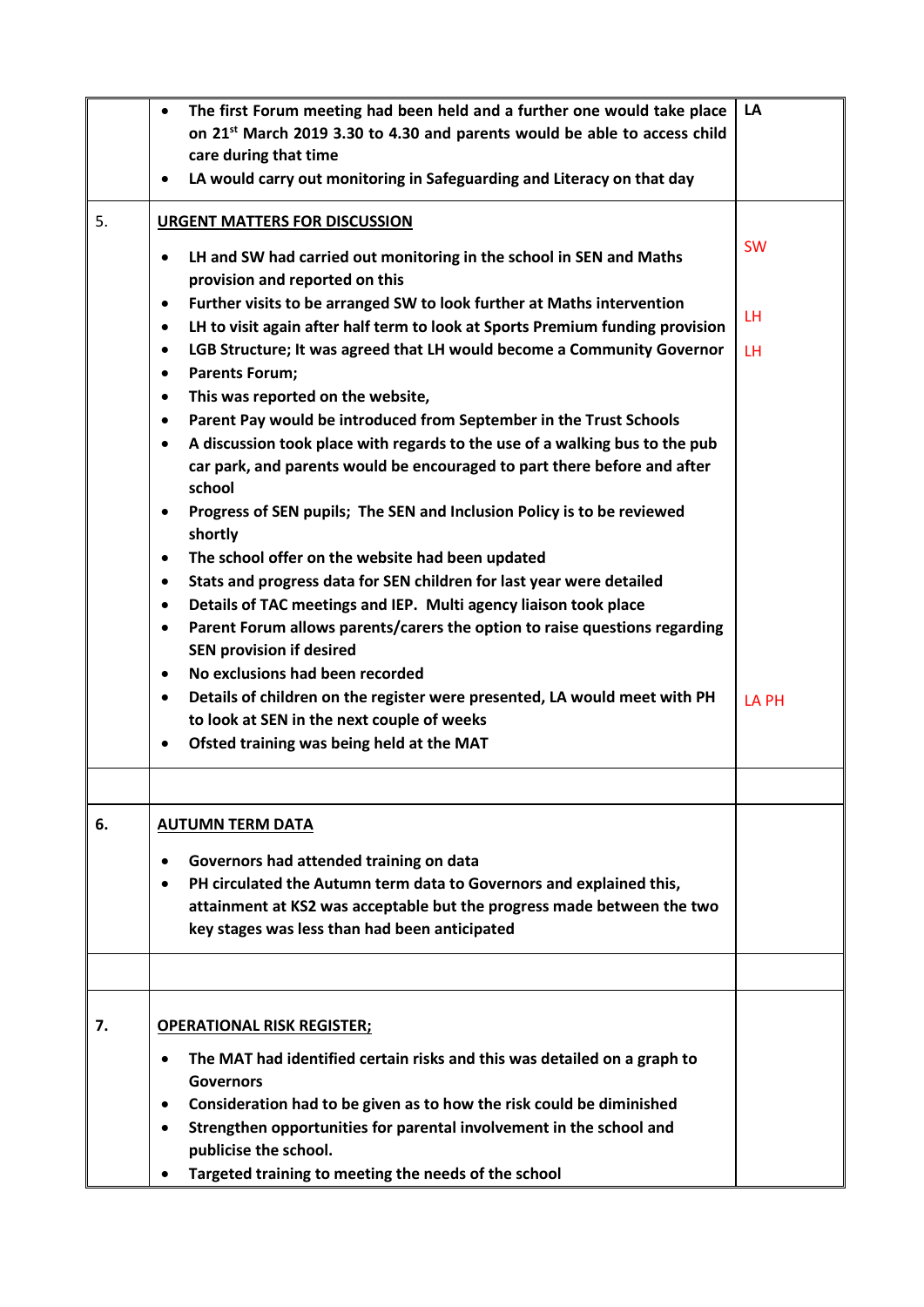|    | Financial stability; this was dependant on pupil numbers, concern was<br>٠<br>expressed that the school were not aware of the budget figures                      |  |
|----|-------------------------------------------------------------------------------------------------------------------------------------------------------------------|--|
|    | Q: Was any additional funding available to the school?                                                                                                            |  |
|    | A; The SugarTax would represent an amount of money coming into the school                                                                                         |  |
|    | account.                                                                                                                                                          |  |
|    | Governors were very concerned that no regular details were given to the school                                                                                    |  |
|    | of the amount of money in the budget and therefore it was difficult to promote<br>events within the school and to allow for purchases. There used to be a regular |  |
|    | visit from a member of the Finance team to the school and this was not taking                                                                                     |  |
|    | place at the present time                                                                                                                                         |  |
|    |                                                                                                                                                                   |  |
| 8. | POLICIES FOR APPROVAL: These were accepted as detailed -                                                                                                          |  |
|    | <b>Curriculum Policy</b><br>$\bullet$                                                                                                                             |  |
|    | <b>Home-School Agreement</b><br>$\bullet$                                                                                                                         |  |
|    | <b>Religious Education Policy</b><br>$\bullet$                                                                                                                    |  |
|    | <b>Maths Policy</b>                                                                                                                                               |  |
|    | <b>Assessment for Learning Policy</b><br>$\bullet$                                                                                                                |  |
|    | <b>Accessibility Plan 2018-19</b>                                                                                                                                 |  |
|    | <b>Visitors Policy and Checklist</b><br>$\bullet$                                                                                                                 |  |
|    | SPCMAT Keeping Children Safe in Education Safeguarding and Child<br>$\bullet$<br>Protection Policy; this included procedural policies for lock down               |  |
|    | Teachings Standards; All Governors would be required to sign to confirm<br>$\bullet$<br>that they understood this                                                 |  |
|    | <b>Tacking Extremism and Radicalisation Policy</b>                                                                                                                |  |
|    | <b>PHSE Policy</b>                                                                                                                                                |  |
|    | Behaviour Policy (now including the anti-Bullying Policy and Cyber-bullying<br>Policy)                                                                            |  |
|    | Safety and evacuation policy<br>$\bullet$                                                                                                                         |  |
|    | SEN Information Report (linked to the Local Offer)<br>٠                                                                                                           |  |
|    | <b>Pupil Absence Policy</b><br>٠                                                                                                                                  |  |
|    | Drug and Alcohol (& substance misuse) Policy<br>$\bullet$                                                                                                         |  |
|    | <b>Sex &amp; Relationships Policy</b>                                                                                                                             |  |
|    | <b>Collective Worship Policy</b><br>$\bullet$                                                                                                                     |  |
|    | <b>Foundation Stage Policy</b><br>$\bullet$                                                                                                                       |  |
|    | <b>Fire Safety &amp; Evacuation Policy</b><br>$\bullet$                                                                                                           |  |
|    | <b>Prevent Duty</b>                                                                                                                                               |  |
|    | <b>Science Policy</b>                                                                                                                                             |  |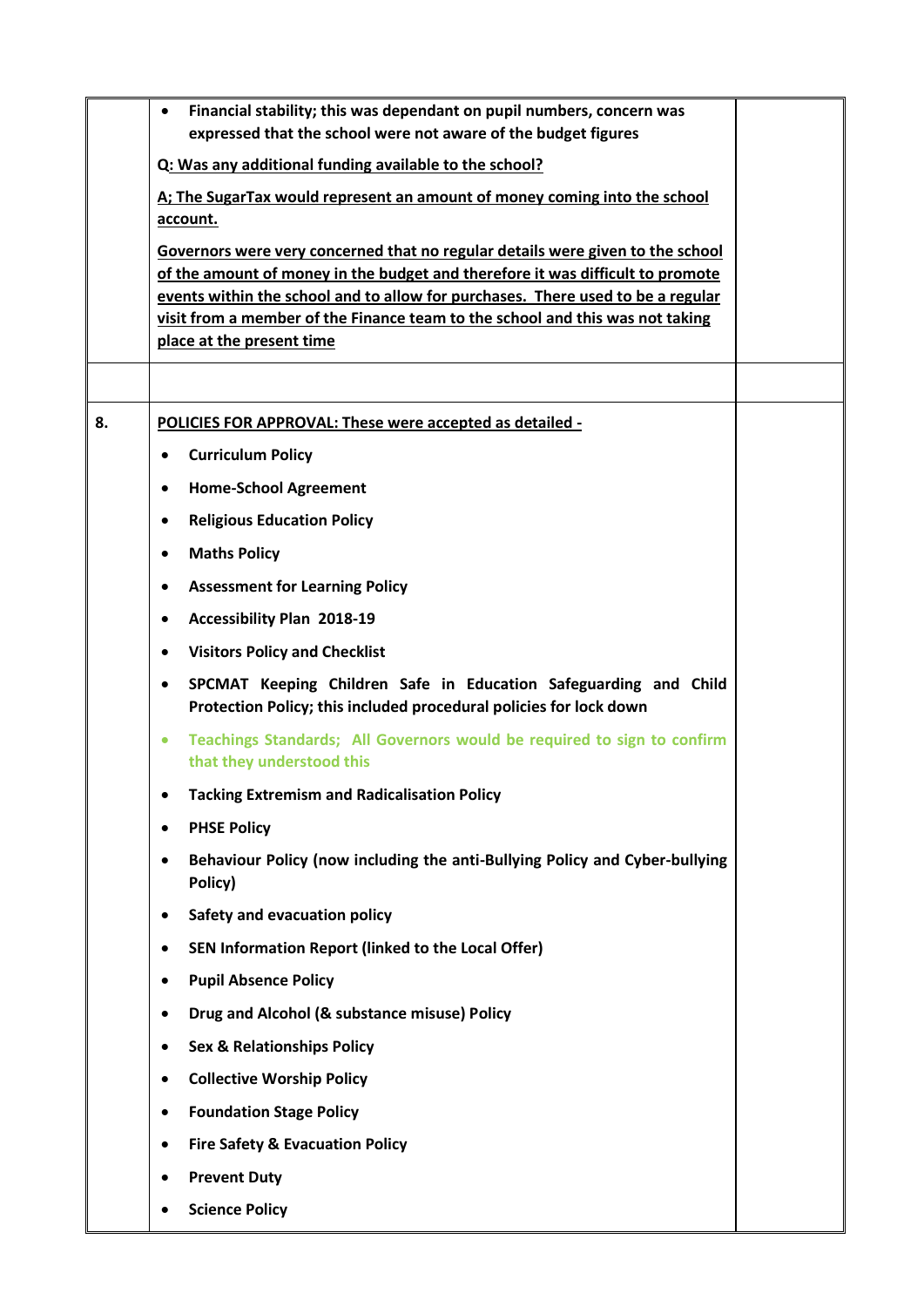|      | New policies would replace the old ones on the website<br>$\bullet$                                                                                                                                                                                                                                                                                                                                  |              |
|------|------------------------------------------------------------------------------------------------------------------------------------------------------------------------------------------------------------------------------------------------------------------------------------------------------------------------------------------------------------------------------------------------------|--------------|
|      | Q; How was the school going to fulfil the need to have a disabled toilet, as this<br>was not really accessible.                                                                                                                                                                                                                                                                                      |              |
|      | A: A discussion took place as to possible alternative locations for a disabled toilet<br>, this could be considered under health and safety. There will be some<br>recommended actions as a result of the fire survey.                                                                                                                                                                               |              |
|      | PH would be considering the report when it arrived and taking necessary<br>actions                                                                                                                                                                                                                                                                                                                   |              |
|      | The curtains in the hall should not be drawn and the question had been<br>$\bullet$<br>raised as to whether they were fire retardant                                                                                                                                                                                                                                                                 |              |
|      |                                                                                                                                                                                                                                                                                                                                                                                                      |              |
| 9.   | <b>HEAD TEACHERS REPORT;</b>                                                                                                                                                                                                                                                                                                                                                                         |              |
| 9.1  | 109 on roll                                                                                                                                                                                                                                                                                                                                                                                          |              |
| 9.2  | At capacity in Reception but spaces in some other cohorts                                                                                                                                                                                                                                                                                                                                            |              |
| 9.3  | A number of staff have left the school to take different careers                                                                                                                                                                                                                                                                                                                                     |              |
| 9.4  | The apprenticeship had fallen through and was being re advertised                                                                                                                                                                                                                                                                                                                                    |              |
| 9.5  | Clerical assistant appointed for one day in the office                                                                                                                                                                                                                                                                                                                                               |              |
| 9.6  | 2 supply TA's were currently in use for mornings only                                                                                                                                                                                                                                                                                                                                                |              |
| 9.7  | Staffing has been very stretched with the number of people leaving and sickness                                                                                                                                                                                                                                                                                                                      |              |
| 9.8  | One member of staff has applied for flexible working and an advert has been<br>placed for one day per week in KS1, this will be temporary for a year                                                                                                                                                                                                                                                 |              |
| 9.9  | Pupil progress data was considered and details circulated                                                                                                                                                                                                                                                                                                                                            |              |
| 9.10 | A report of bullying had been received, the situation continued to be monitored<br>and procedures had been followed                                                                                                                                                                                                                                                                                  |              |
| 9.11 | SEN; 2 TAC meetings since Christmas, and SENCO network meeting in the Trust.<br>Dyslexia training undertaken by staff                                                                                                                                                                                                                                                                                |              |
| 9.12 | Safeguarding; One referral to MARU and 2 to the Early Health Hub                                                                                                                                                                                                                                                                                                                                     |              |
| 9.13 | HP and PH to attend Safer Recruitment training and PH to attend Level 3 training<br>in Neglect                                                                                                                                                                                                                                                                                                       | <b>HP PH</b> |
| 9.14 | Safer Internet day held; Parent information sheet on internet safety had been<br>placed on the school website                                                                                                                                                                                                                                                                                        |              |
| 9.15 | Health and Safety; no notifiable accidents. Fire Service Inspection took place                                                                                                                                                                                                                                                                                                                       |              |
| 9.16 | Pupil Premium; just over £32,000 for the year, there has been a slight reduction<br>in the number of service families in the school. PP children receive intervention<br>where appropriate and PP children have been offered a 50% discount on<br>residential experiences. Music tuition can be offered for free through this<br>initiative and the children can attend breakfast club in the school |              |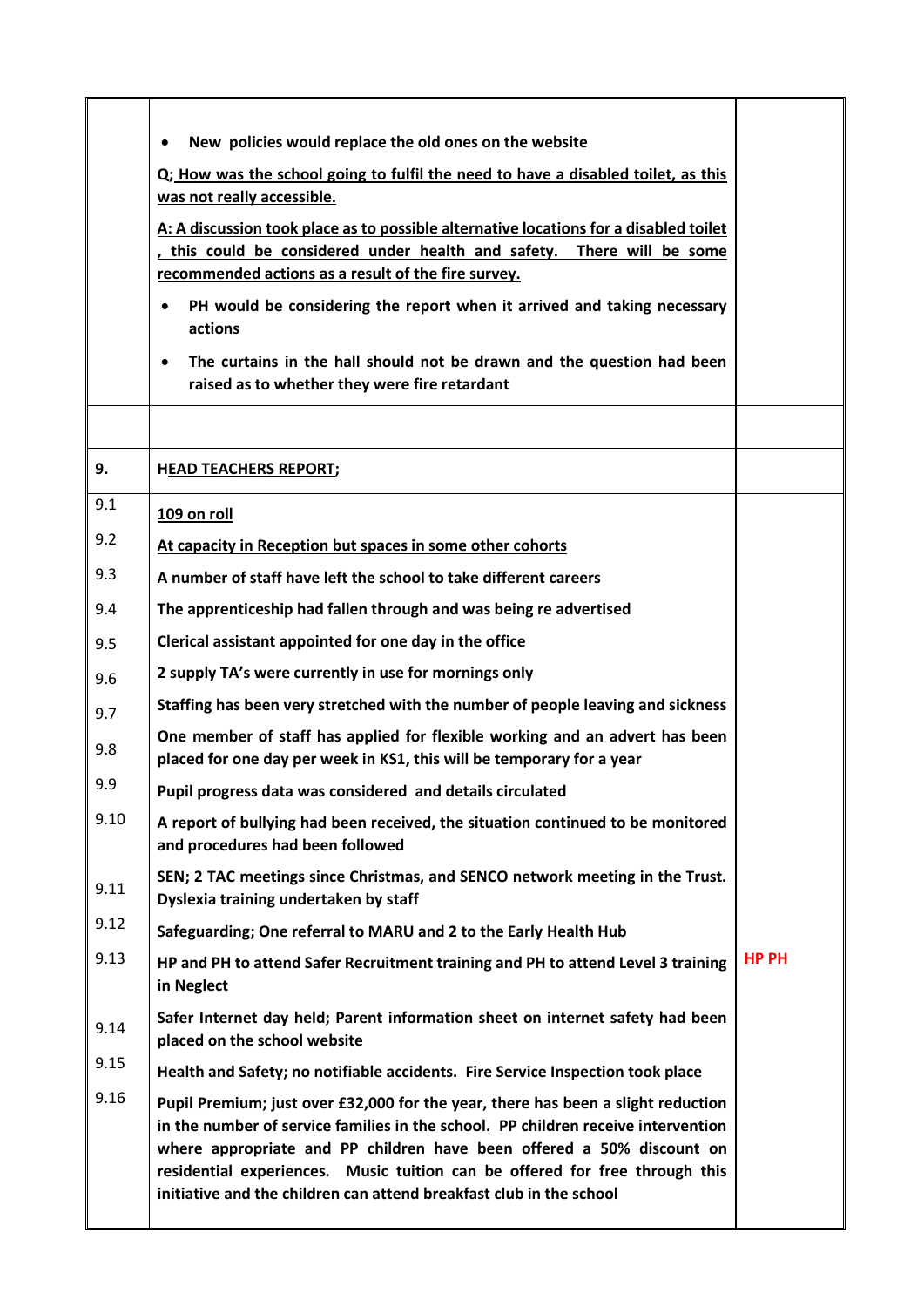| 9.17 | Chartwells break time snacks are to change and the breakfast menu in the school                                                                                                                                                                                                                                                                            |              |
|------|------------------------------------------------------------------------------------------------------------------------------------------------------------------------------------------------------------------------------------------------------------------------------------------------------------------------------------------------------------|--------------|
| 9.18 | will change                                                                                                                                                                                                                                                                                                                                                |              |
| 9.19 | Sports Premium; new scheme of work purchased                                                                                                                                                                                                                                                                                                               |              |
| 9.20 | Bikeability training was affected by the adverse weather                                                                                                                                                                                                                                                                                                   |              |
|      | Cross Country, Football, Gymnastics, netball, Tag-rugby                                                                                                                                                                                                                                                                                                    |              |
| 9.21 | School Development Plan; £3,000 from Clowance Trust towards outdoor play<br>equipment                                                                                                                                                                                                                                                                      |              |
| 9.22 | There is still an issue with electrics in the school which seems to be related to<br>electric supply in the village                                                                                                                                                                                                                                        |              |
| 9.23 | No budget monitoring visits taken place this year                                                                                                                                                                                                                                                                                                          |              |
|      |                                                                                                                                                                                                                                                                                                                                                            |              |
| 10   | <b>STRUCTURED QUESTIONS</b>                                                                                                                                                                                                                                                                                                                                |              |
| 10.1 | <b>Newsletters were being received from Governors</b>                                                                                                                                                                                                                                                                                                      |              |
| 10.2 | The Forum feedback had been collated                                                                                                                                                                                                                                                                                                                       |              |
| 10.3 | Governors did not feel that they received support from the Trust in terms of<br>information regarding the school budget                                                                                                                                                                                                                                    |              |
| 10.4 | Attendance in the school is strong                                                                                                                                                                                                                                                                                                                         |              |
| 10.5 | Staff wellbeing; Staff feedback; Autumn is difficult due to illness and due to<br>experienced staff leaving the school, well-being support can be accessed through<br>absence insurance. This is difficult to address in a small school. It was suggested<br>that Governors could offer support to staff, congratulations on activities and<br>events etc. |              |
| 10.6 | Head and Chair meeting to take place this Friday                                                                                                                                                                                                                                                                                                           | <b>LA PH</b> |
|      |                                                                                                                                                                                                                                                                                                                                                            |              |
| 11   | Diary Dates; 15th May 2019 at 6.30pm                                                                                                                                                                                                                                                                                                                       |              |
| 11.1 | Parents Forum and informal Governors meeting to be held on 21 <sup>st</sup> March                                                                                                                                                                                                                                                                          |              |
| 11.2 | Governors could be present at Whitsun Fayre and offer parents the chance to                                                                                                                                                                                                                                                                                |              |
|      | discuss any issues                                                                                                                                                                                                                                                                                                                                         |              |
|      |                                                                                                                                                                                                                                                                                                                                                            |              |
|      |                                                                                                                                                                                                                                                                                                                                                            |              |
| 12.  | <b>IMPACT AND EFFECTIVENESS OF LOCAL GOVERNING BODY SINCE LAST MEETING</b>                                                                                                                                                                                                                                                                                 |              |
|      | <b>Meetings to take place between Head and Chair</b><br>$\bullet$                                                                                                                                                                                                                                                                                          |              |
|      | PH and HP to attend safer recruitment training<br>$\bullet$                                                                                                                                                                                                                                                                                                |              |
|      | Governor monitoring to take place (dates to be arranged with staff)<br>$\bullet$                                                                                                                                                                                                                                                                           |              |
|      | Parents Forum and informal Governors meeting arranged 21 March<br>LH to become a community Governor                                                                                                                                                                                                                                                        |              |